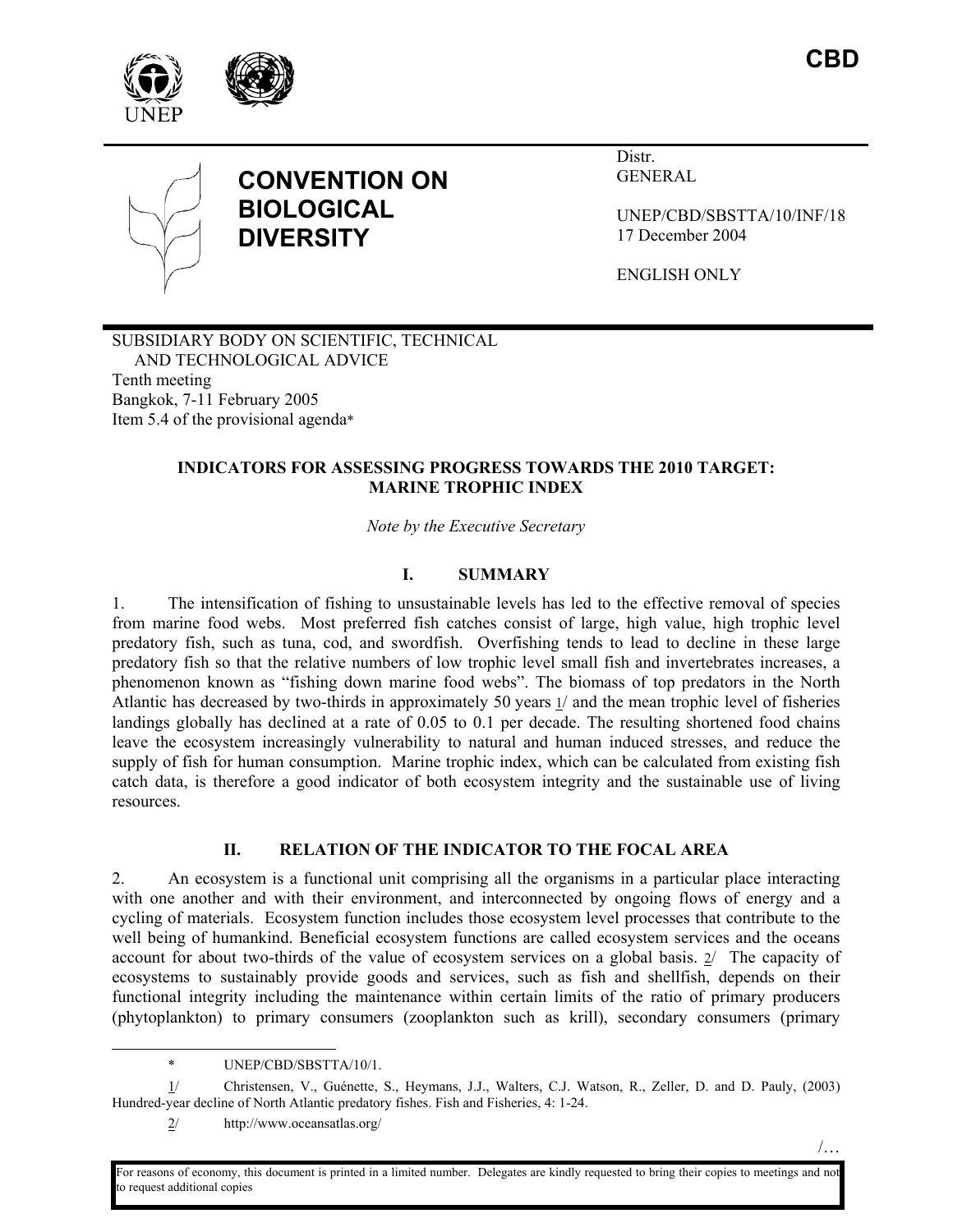predators such as sardines) and tertiary consumers (higher level predators such as tuna and sharks). The marine trophic index measures the change in mean trophic level of fisheries landings and therefore changes in the ecosystem's capacity to provide goods and services. Declining trophic levels result in shortened food chains, leaving ecosystems less able to cope with natural or human-induced change. Monitoring average trophic levels of fish catches can also show when stocks of larger, predatory fish are beginning to collapse. Decline in trophic levels compromises human well-being through reduced food supply, loss of livelihoods brought about by scarce resources, and a decline in the economic value of fish catches increasingly composed of lower trophic level species. At the same time, the prices of high trophic level fish increase with scarcity, making them a luxury good that is too expensive for much of the world's population, particularly in developing countries.

3. Measures designed to optimize the natural productivity of groups of target species should therefore include consideration of related populations and their environment. This will provide a balance between maintaining productivity of the ecosystem and optimizing the yield of commercial species.

#### **III. GENERAL DESCRIPTION OF INDICATOR**

4. The marine trophic index measures the change in mean trophic level of fisheries landings by region and globally. Trophic levels range from a value of 1 for primary producers up to a level of 5 for some marine mammals. 3/ Trophic level also changes through the life history of fish, with juveniles having lower trophic levels than adults. Unsustainable fisheries lead to a depletion of large bodied and higher trophic level species (particularly piscivorous fish) eventually leading to rarity or absence of such species and dominance of small-bodied species with high rates of population turnover, usually from lower trophic levels.

5. The marine trophic index can be calculated from a combination of fisheries landings and diet composition data (see box 1).

## *Change in mean trophic level of fisheries landings*

6. The intensification of fishing has led to a process of the effective removal of species from marine food webs. Most preferred fish catches consist of large, high value, high trophic level predatory fish, such as tuna, cod, and swordfishes. Overfishing tends to lead to decline in these large predatory fish relative to low trophic level small fish and invertebrates (a phenomenon known as "fishing down marine food webs", see box 2). It is estimated that the biomass of top predators in the North Atlantic has decreased by about two-thirds in the last 50 years 4/ and that the mean trophic level of fisheries landings globally have declined at a rate of approximately 0.1 per decade. 5/ The impacts on intraspecific genetic diversity are unknown.

7. In reply to: addition to being an indicator of the sustainability of fisheries, the marine trophic index provides a measure of ecosystem integrity. Declining trophic levels result in shortened food chains, leaving ecosystems less able to cope with natural or human-induced change. The long-term sustainability of fisheries is, in turn, directly linked to human well-being through diminished food supply and loss of livelihoods.

 <sup>3/</sup> Pauly, D. and J. MacLean (2003). In a perfect ocean: the state of fisheries and ecosystems in the North Atlantic Ocean. Island Press, Washington, D.C.

<sup>4/</sup> Christensen, V., Guénette, S., Heymans, J.J., Walters, C.J. Watson, R., Zeller, D. and D. Pauly, (2003) Hundred-year decline of North Atlantic predatory fishes. Fish and Fisheries, 4: 1-24.

<sup>5/</sup> Pauly, D, Christensen, V., Dalsgaard, J., Froese, R., and F. Torres (1998) Fishing Down Marine Food Webs. *Science*, 279: 860-863.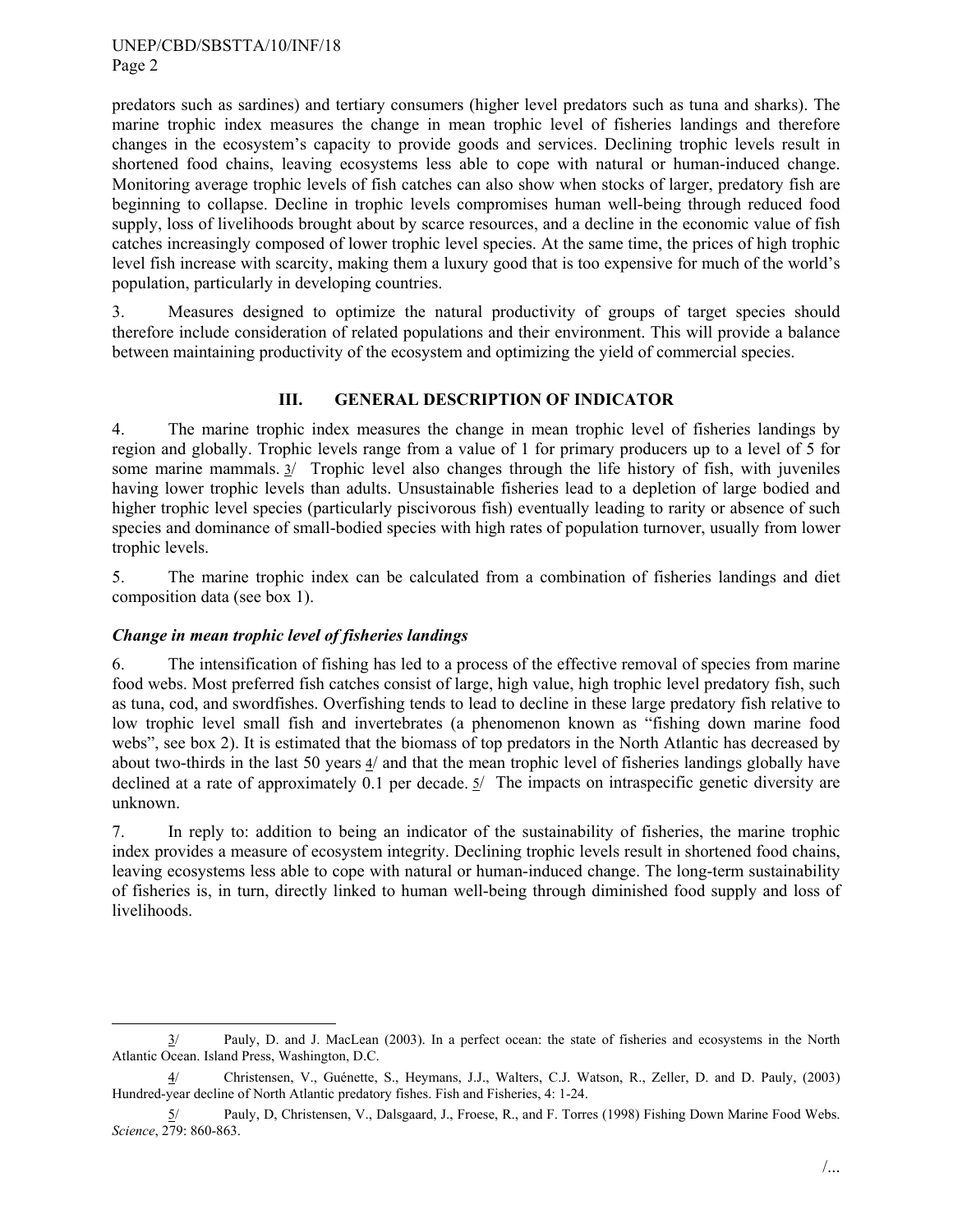8. Based on the Food and Agriculture Organization of the United Nations (FAO) world catch statistics the reduction in mean trophic level has been quantified between the years 1950 and 2000 (figure 1). The first study documenting mean trophic level decline was undertaken in 1998, 6/ with a number of updates, including one in 2004.  $\frac{7}{10}$  The relevant data concern time series of landings of fish

*Box 1: What is a trophic level?* 

One way to understand the structure of ecosystems is to arrange them according to who eats who along a food chain. Each link along the chain is called a trophic level. Levels are numbered according to how far particular organisms are along the chain from the primary producers at level 1, to the top predators at the highest level. Within marine systems, large predators such as sharks and saithe, are at a high trophic level, cod and sardines are in the middle, and shrimp are at a low trophic level with microscopic plants (mainly phytoplankton) at the bottom sustaining marine life.

The arrows in the figure indicate who is eating who. In this example, cod are at trophic level 5, whereas the large saithe which eat them are on trophic level 6. The small saithe, which feed on smaller prey, are at a lower trophic level. A single species may consume prey from several different levels. In this case, its trophic level is calculated according to the proportion of its diet that comes from the various trophic levels it feeds on, and will not necessarily be a whole number.

Source: Pauly and Watson 2003 as presented in the GEO Yearbook 2003

-



taken by fisheries in defined areas from all major aquatic ecosystem types. Based on their diet composition, 220 different estimates of trophic levels have been assigned to commercial fishes and invertebrates, which constitute the bulk of the global catch. The 1998 analysis showed a reduction from 3.3 in the early 1950s to less than 3.1 in 1994 for marine areas and a decrease from just over 3.0 to 2.8 in inland water fisheries. The analysis undertaken in 2004, which used a refined set of methods, showed an even stronger decline in mean trophic level, as illustrated in figure 1. As the 1950s correspond with the start of industrial fisheries, the declining trend illustrated in figure 1 could be attributed to the impacts of large-scale fisheries.

<sup>6/</sup> Pauly, D, Christensen, V., Dalsgaard, J., Froese, R., and F. Torres (1998) Fishing Down Marine Food Webs. *Science*, 279: 860-863.

<sup>7/</sup> Watson, R., A. Kitchingman, A. Gelchu and D. Pauly (2004) Mapping global fisheries: sharpening our focus. Fish and Fisheries 5: 168-177.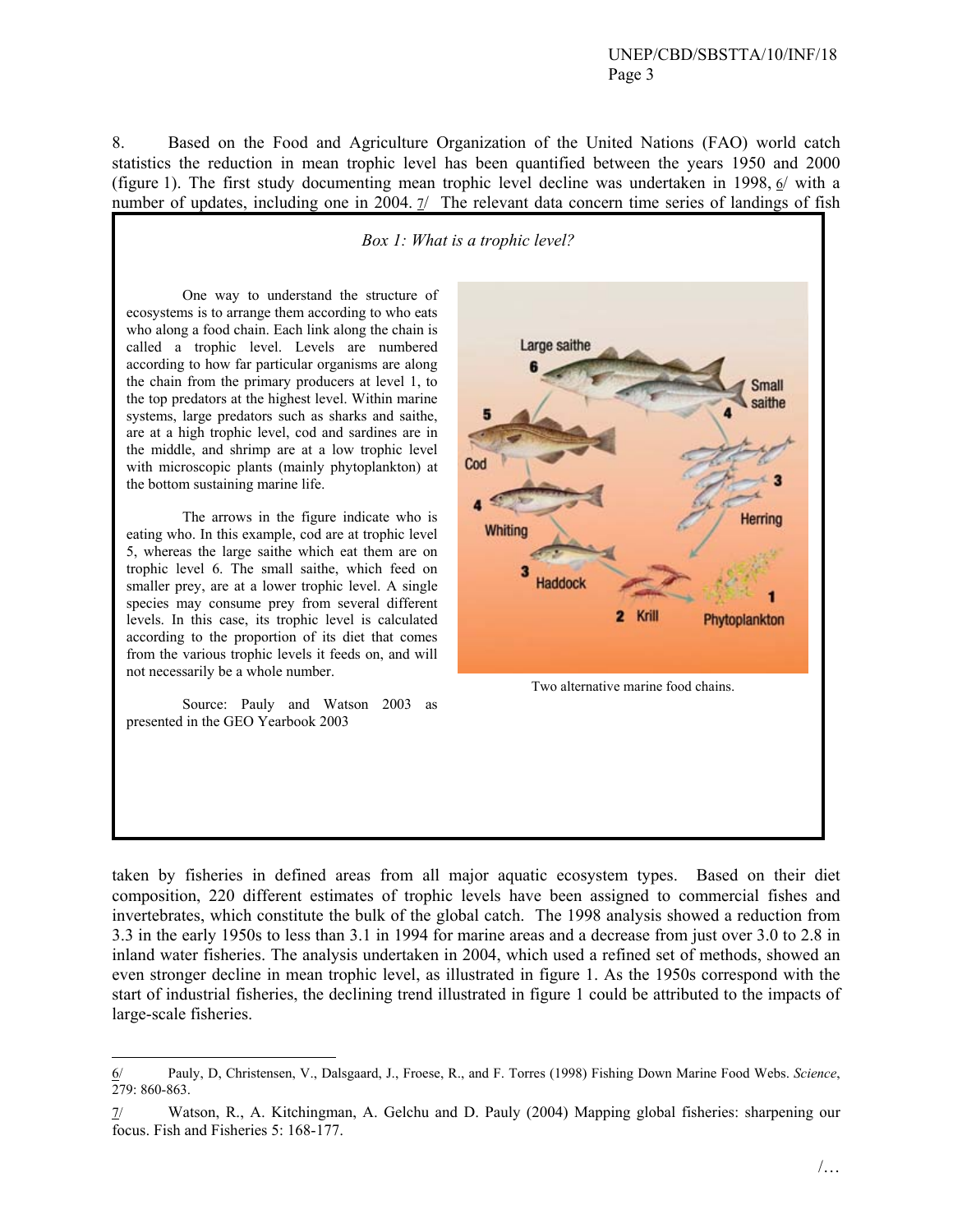9. Several studies have confirmed that the trends in mean trophic level of selected species groups provides a reliable indicator of the integrity of an ecosystem. While this has been demonstrated for soil fauna, 8/ and postulated as a key objective of ecosystem management, 9/ it is considered a particularly effective indicator to assess sustainability of fishing and the integrity of marine ecosystems. 10/,11/



The arrow indicates how, over time, humans have depleted stocks of larger fish, which were originally closer inshore, and are now targeting smaller species, and fishes from deeper water. When bottom fishes are taken using nets dragged on the sea floor (i.e., by trawls), the habitat changes from one rich in organisms living on, or near the sea bottom, to a near-lifeless muddy substrate.

 <sup>8/</sup> Stork, N. E., & P. Eggleton. 1992. Invertebrates as determinants and indicators of soil quality. Am. J. Altern. Agric.7: 38-47.

<sup>9/</sup> Grumbine, R.E. 1994. What is ecosystem management? Conservation Biology 8(1): 27-38.

<sup>10/</sup> Pauly, D., Christensen, V., Dalsgaard, J., Froese, R. & Torres Jr., F. 1998. Fishing Down Marine Food Webs. Science 279: 860-863.

<sup>11/</sup> Measuring biodiversity for conservation. The Royal Society Policy document 11/03, August 2003.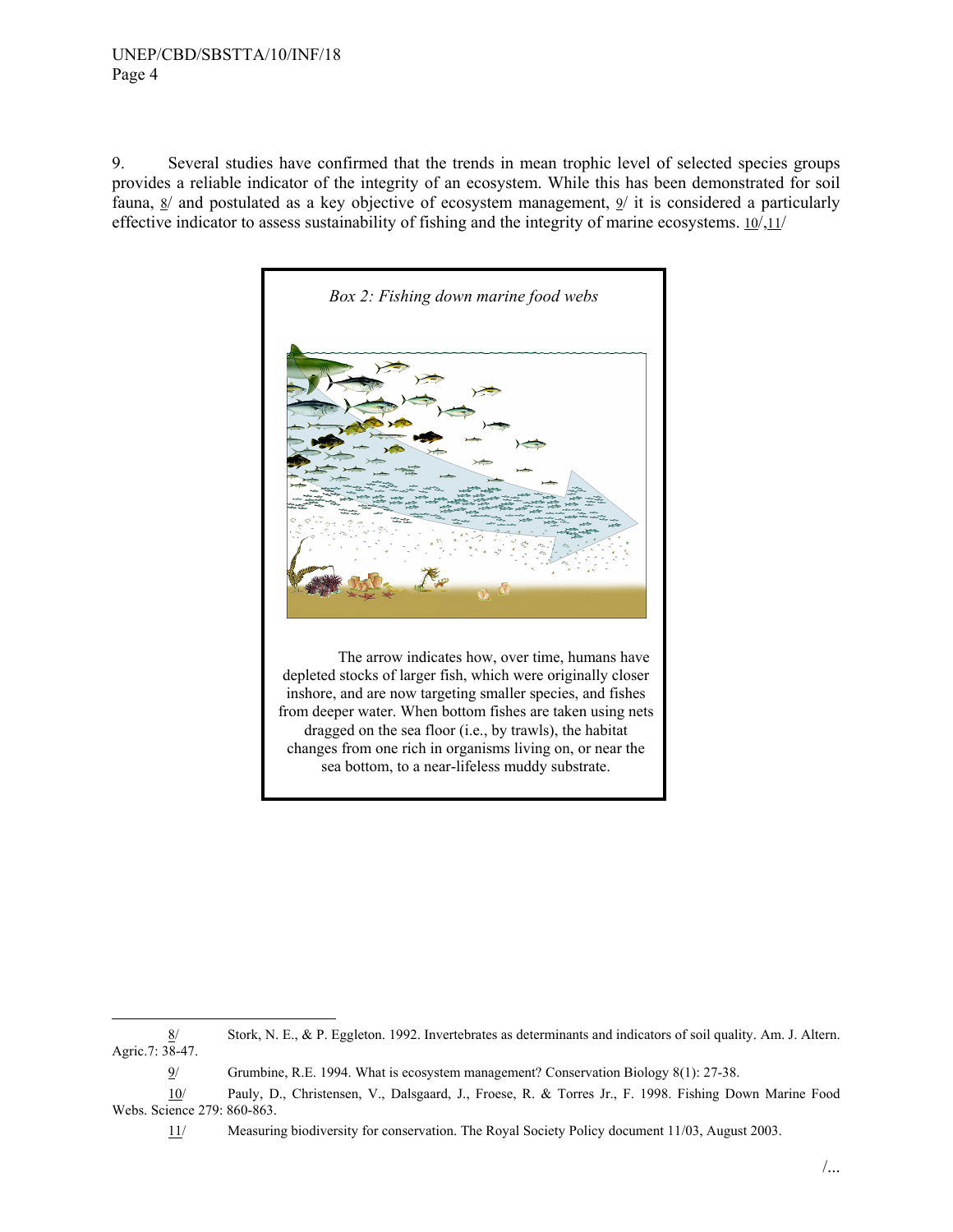

*Figure 1. Decline of mean trophic level of fisheries landings reported by FAO, averaged for two strata, the North Atlantic (all waters north of 26 degree North), and globally, for coastal and shelf waters down*  to 500 m depth. A GIS-based procedure, which overcomes some of the aggregation biases in Pauly et *al.(1998), suggests stronger trophic level declines than these authors originally estimated, as has also been found in most publications meant to test the original study (graph by R. Watson, Sea Around Us Project, Fisheries Centre, UBC, Vancouver)12/* 

# **IV. POLICY RELEVANCE**

## *A. Relevance to the targets of the Convention on Biological Diversity*

10. The marine trophic index contributes to measuring progress towards the following targets adopted in decision VII/30:

- *Target 2.1*: Restore, maintain, or reduce the decline of populations of species of selected taxonomic groups
- *Target 4.1*: Biodiversity-based products derived from sources that are sustainably managed, and production areas managed consistent with conservation of biodiversity
- *Target 4.2*: Unsustainable consumption, of biological resources, that impacts upon biodiversity, reduced
- *Target 8.1*: Capacity of ecosystems to deliver goods and services maintained
- *Target 8.2*: Biological resources that support sustainable livelihoods, local food security and health care, especially of poor people, maintained

#### *B. Relevance to other processes (Millennium Development Goals, World Summit on Sustainable Development, Commission on Sustainable Development, etc.)*

11. The marine trophic index is relevant to the following targets in the Millennium Development Goals and the Plan of Implementation of the World Summit on Sustainable Development:

(a) *Millennium Development Goals:* 

12/ Ibid.

l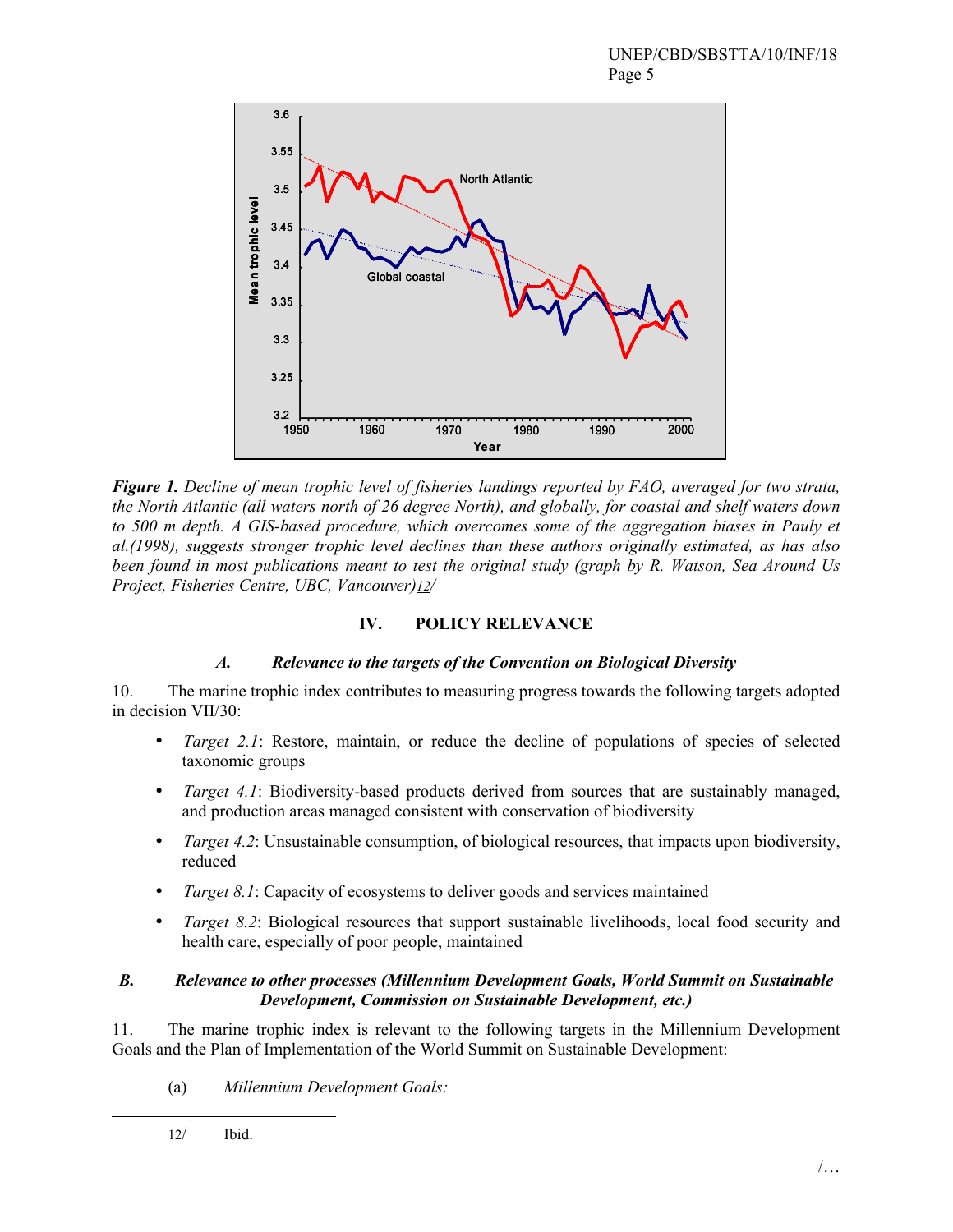- Target 9: to integrate principles of sustainable development into country policies and programmes and to reverse the loss of environmental resources.
- Target 2: to halve, between 1990 and 2015, the proportion of people who suffer from hunger.
- (b) *Plan of Implementation of the World Summit*:
	- Paragraph 29 (d): Encourage the application by 2010 of the ecosystem approach, noting the Reykjavik Declaration on Responsible Fisheries in the Marine Ecosystem 13/ and decision V/6 of the Conference of the Parties;
	- Paragraph 31 (a): Maintain or restore (fisheries) stocks to levels that can produce the maximum sustainable yield with the aim of achieving these goals for depleted stocks on an urgent basis and where possible not later than 2015;
	- Paragraph 32 (c): Develop and facilitate the use of diverse approaches and tools, including the ecosystem approach, the elimination of destructive fishing practices, the establishment of marine protected areas consistent with international law and based on scientific information, including representative networks by 2012 and time/area closures for the protection of nursery grounds and periods, proper coastal land use; and watershed planning and the integration of marine and coastal areas management into key sectors.

# *C. Significance*

12. Excessive fishing is the most widespread and dominant human impact on ocean ecosystems and is a major impact on marine biodiversity. According to FAO statistics, total capture fisheries production in 2000 reached 94.8 million tonnes, the highest level ever. 14/ The lowered biomasses and fragmented habitats resulting from the impacts of fishing are predicted to lead to local extinctions especially among large, long-lived, slow growing species and any endemics. In addition, the capacity of component ecosystems and their embedded species to withstand stresses resulting from climate change and other human impacts is likely reduced. As a result, food security and livelihoods of coastal communities, particularly in developing countries, are compromised. Through elimination of destructive fishing practices, and maintenance and restoration of fisheries stocks to sustainable levels, the loss of marine biodiversity in the oceans can be reduced.

13. The majority (71 per cent) of the Earth is covered by marine systems. The oceans, besides representing repositories of biodiversity, play a significant role in climate regulation, the freshwater cycle, food provisioning, and energy and cultural services, including recreation and tourism. They are also an important source of economic growth, with capture fisheries alone worth approximately \$81 billion in 2000. 15/

14. The current strong downward trend in mean trophic level of fisheries catches (figure 1) indicates that ocean ecosystems globally are being damaged by excessive fishing. Reversing this trend would require a drastic reduction in fishing effort in the context of ecosystem-based management of fisheries.

## *D. Linkages with other indicators*

15. This indicator could be linked with all three indicators under status and trends of the components of biological diversity. This indicator would likely also be related to any sustainable use indicator that will be developed in the future, such as the Fish in Balance (FIB) index referred to in the note on indicators for assessing progress towards the 2010 target: possible indicators for development prepared for the meeting

 <sup>13/</sup> See Food and Agriculture Organization of the United Nations document C200/INF/25, appendix I.

<sup>14/</sup> FAO. 2002. The State of World Fisheries and Aquaculture 2002. FAO, Rome

<sup>15/</sup> Ibid.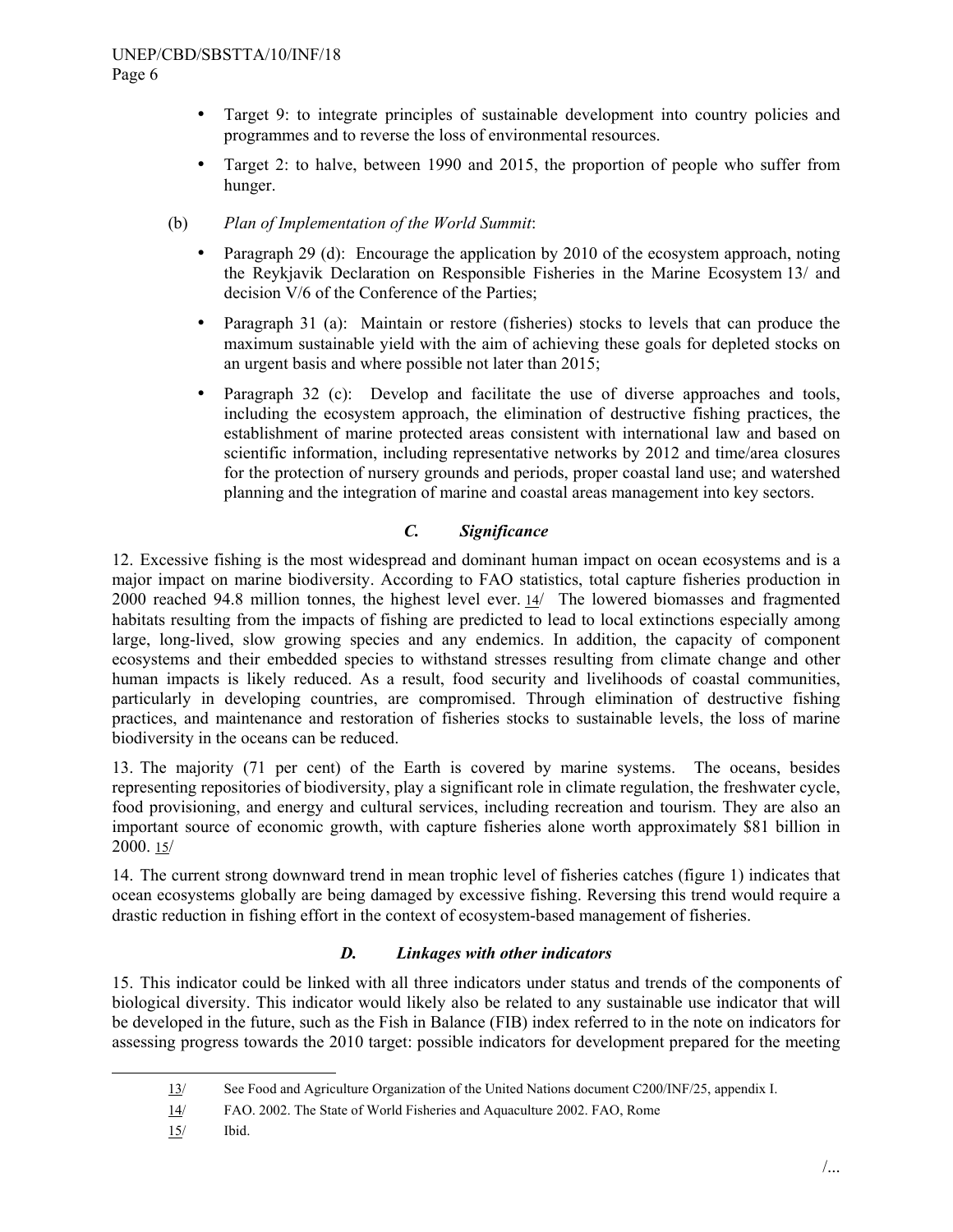of the Ad Hoc Technical Expert Group (UNEP/CBD/AHTEG-2010-Ind/1/3). A computation of the FIB index would require an initial calculation of mean trophic level series, and this work could be undertaken as part of the work on the marine trophic index.

16. The marine trophic index can also be linked to other ecosystem integrity indicators (such as nitrogen deposition and water quality) through its ability to contribute to determining the extent of "dead zones" or areas of water that are too low in dissolved oxygen to sustain life. The mean trophic level in dead zones is 1, which the lowest possible trophic level.

#### *E. Targets*

17. No international targets have been established for this indicator.

#### *F. International conventions and agreements*

18. Relevant international agreements and conventions include the United Nations Convention on Law of the Sea (UNCLOS), the FAO Code of Conduct for Responsible Fisheries, a variety of fisheries agreements, and the regional seas conventions and action plans.

#### **V. TECHNICAL INFORMATION**

19. The marine trophic index is a pressure indicator of sustainable use of the world's fisheries. The mean trophic level of landings is a numerical value. Trophic levels range from a definitional value of 1 for primary producers up to a level of 5 for marine mammals and humans. 16/

20. Trophic level is defined as the position of an organism in the food chain, determined by the number of energy-transfer steps to that level. 17/ The role of fishes within ecosystems is largely a function of their size: small fish are more likely to have a vast array of predators than very large ones. On the other hand, various anatomical and physiological adaptations may lead to dietary specialization, enabling different fish species to function as herbivores, with a trophic level of 2.0, or as carnivores, with trophic levels typically ranging from 3.0 to about 4.5.

21. Moreover, trophic levels change during the life history of fishes. Larvae, which usually feed on herbivorous zooplankton (TL= 2.0) consequently have a trophic level of about 3.0. Subsequent growth enables the juveniles to consume larger, predatory zooplankton and small fishes or benthic invertebrates; this leads to an increase in trophic level, often culminating in values around 4.5 in purely piscivorous, large fishes. 18/

22. Because of the close relationship between trophic level and size, mean trophic levels reflect changes in both size composition and position in the food chain, and therefore ecological roles. Overfishing tends to lead to decline in large, high trophic level fish relative to low trophic level small fish and invertebrates. This leads to "fishing down marine food webs", where fisheries, first having removed the larger fishes at the top of various food chains, must target fishes lower and lower down, and end up targeting very small fishes and plankton. 19/

23. Trophic decline, combined with decreasing biomass, leads to changes in the structure of ecosystems. Long food chains are being replaced by shorter ones, which expose top predators to the strong environmentally-driven fluctuations exhibited by plankton organisms at the base of food webs. Such

 <sup>16/</sup> Pauly, D. and J. MacLean (2003). In a perfect ocean: the state of fisheries and ecosystems in the North Atlantic Ocean. Island Press.

<sup>17/</sup> http://www.fishbase.org/Glossary/Glossary.cfm

<sup>18/</sup> Pauly, D., Froese, R. and Palomares, M.L. (2000). Fish On Line: A draft guide for using the FishBase Information System. http://www.fishbase.org/FishOnLine/index.htm

<sup>19/</sup> Pauly, D. and J. MacLean (2003). In a perfect ocean: the state of fisheries and ecosystems in the North Atlantic Ocean. Island Press, Washington, D.C.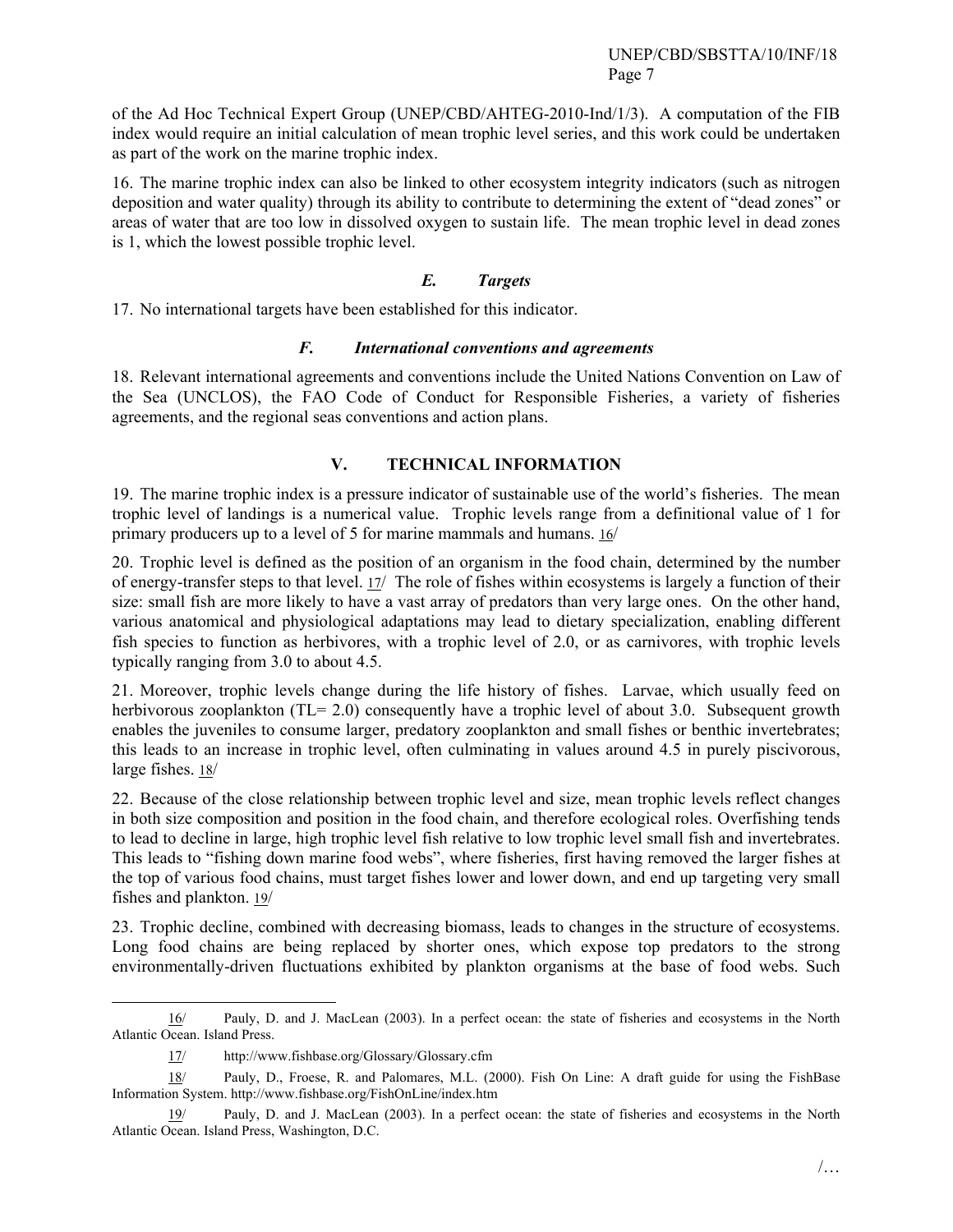fluctuations were previously dampened by food webs with a variety of strong and weak links. Thus the biomass of fish species targeted by fisheries will fluctuate more widely than before, making fisheries increasingly difficult to manage and increasingly vulnerable to environmental changes, such as climate change. 20/

24. It should be noted that environmental factors, such as eutrophication of coastal areas, may cause an increase in plankton-eating lower trophic level fish, particularly in semi-enclosed seas 21/ 22/ Upwelling of nutrient-rich water may result in a similar increase in lower trophic level species, as can periods of warmer water temperatures. 23/ In addition, technological developments, such as use of synthetic fibre, have increased our ability to target lower trophic level species. However, environmental and technological effects alone cannot explain the steady decline in global mean trophic levels seen in figure 1, as such effects tend to be restricted to coastal areas and will therefore likely have only a relatively minor impact on the overall trend. This observation is supported by a recent study undertaken in the Celtic Sea, where a significant decline in mean trophic level of both survey catches and landings was observed, implying a substantial change in underlying structure of the Celtic Sea fish community as a result of intensive fishing, though long-term climate variability may have been a contributing factor. The study also demonstrated that market pressures were not a cause of the observed decline in trophic level. 24/

25. It is possible to filter out bottom up environmental and gear-related effects when calculating mean trophic level trends by excluding fish and invertebrates below a certain trophic level from the calculations. Pauly and Watson 25/ have proposed that the marine trophic index of the Convention on Biological Diversity be abbreviated "cutoff", with the superscript referring to the lowest ('cutoff') trophic level value used in the computation. This approach would emphasize changes in the relative abundance of the more threatened, high-trophic level fishes while eliminating the highly variable and abundant small pelagic fishes. Figure 2 provides a global map of long-term change in <sup>3.25</sup>MTI. The value of 3.25 was used as standard cutoff trophic level to eliminate herbivores, detritivores, and especially planktivores. Figure 2 shows changes occurring over an area 1.6 times larger than suggested by using overall mean TL, corresponding to <sup>2.0</sup>MTI. This demonstrates that <sup>cut</sup>MTI, when the cutoff trophic level is judiciously chosen, is a more powerful indicator than grand mean trophic levels used so far by D. Pauly and his colleagues. Figure 2 also shows, by the same token, that bottom up effects, like the other potential sources of bias, only led to a masking effect.



25/ Pauly, D. and R. Watson (in press) Background and interpretation of the Marine Trophic Index as a measure of biodiversity. Philosophical Transactions of the Royal Society of Biological Sciences.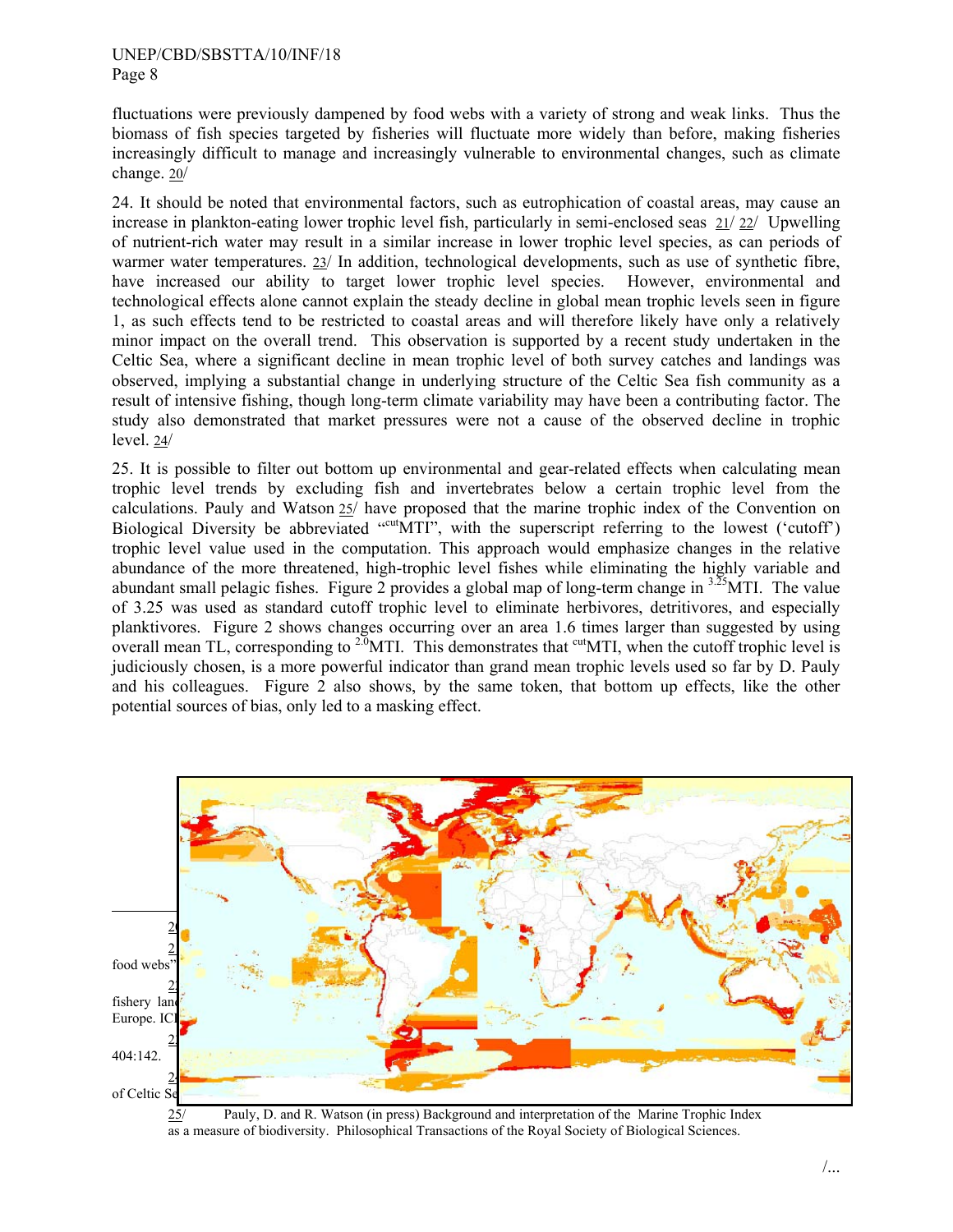

*Figure 2B* 

*Figure 2. Maps illustrating changes in marine trophic index (i.e., mean trophic level of fisheries catches from the early 1950s to the present.* 

*A: Changes in grand mean trophic levels, corresponding to 2.0MTI (see text), based on FAO statistics dissagregated using method of Watson et al. (2004);* 

*B: Same data, but with trophic levels below 3.25 not included, and hence with maps representing changes in the values of 3.25MTI. Note increase of the areas with negative changes, indicating that 3.25MTI is more sensitive than 2.0MTI .* 

*[In both panels, the straight borders between colours, and the areas of positive change largely represent artefacts of the underlying FAO statistics; the white areas in panel B represent cells with catches of less than 1000 t.].*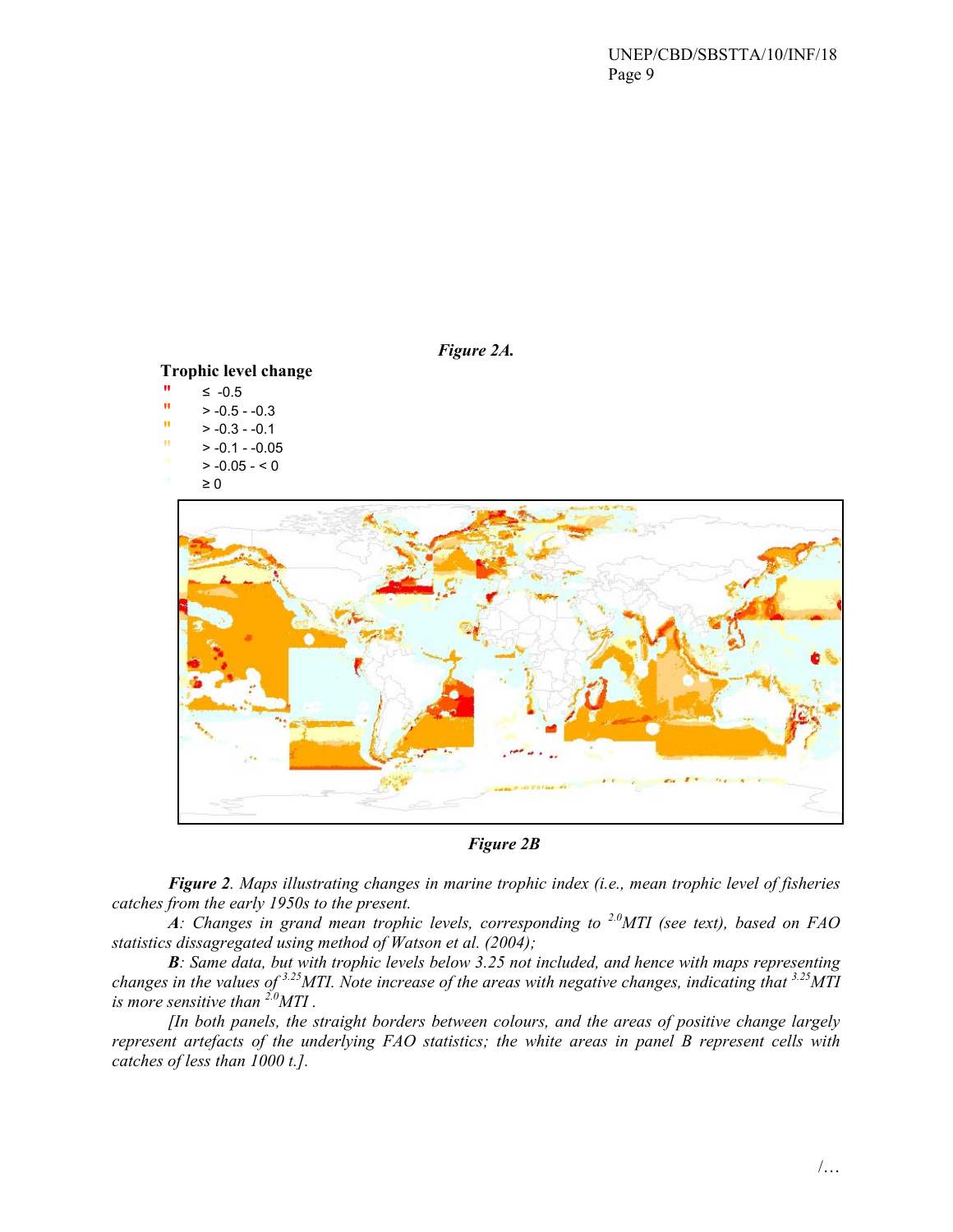#### *Measurement methods*

26. Two data sets are needed to calculate the indicator: (i) catch data by taxonomic groups, and (ii) one estimate of trophic level for each of these groups.

27. One of the sources for (i) (catch data by taxonomic group) are the FAO, which created and maintains a global data set, available online (at www.fao.org). This data set can be used for calculating the indicator, from 1950 to the present minus 2 years, for the landings of individual countries, the landings of 18 statistical areas largely representing ocean basins, and globally. Another source of data for (i) is the online database of the *Sea Around Us* Project (www.seaaroundus.org), whose geo-referenced data pertain to the exclusive economic zones (EEZ) of all maritime countries, to Large Marine Ecosystems (LME) and to the High Seas, outside of EEZ.

28. Trophic level estimates for fish, based on their diet composition, may be found in FishBase, the global online database on fish, and for invertebrates, in the Sea Around Us database. Another source are the ecosystem food web models constructed using the widely used Ecopath software (see www.ecopath.org). Stable nitrogen isotopes of stomach contents, which provide longer-term data on the trophic level of a particular species, have also been used in some studies. 26/

29. By combining these two data sets, mean trophic levels of landings can be estimated for any of the world's country or area, as illustrated in figure 1.

30. The FAO has collected data on capture fisheries from all maritime countries and 27/ analysed global trends in fisheries stocks since 1950. These data are reported in aggregated format, by 18 broad FAO regions, and present a solid basis for undertaking a global analysis of mean trophic level change.

31. In an effort to provide fisheries data on a finer scale, the Sea Around Us Project (SAUP) (www.seaaroundus.org) has disaggregated the FAO data into spatial cells measuring  $\frac{1}{2}$  a degree latitude by ½ a degree longitude. This procedure makes it possible to report landings taken with a range of statistical boundaries, including by country EEZs, large marine ecosystems, and high seas areas. In this process, the SAUP has also substituted data from regional organizations such as the International Council for the Exploration of the Sea (ICES) (www.ices.int/fish/statlant.htm), the Northwest Atlantic Fisheries Organization (NAFO) (www.nafo.ca/) and others. This provides a finer spatial catch breakdown for most of the Atlantic and the Mediterranean. Where possible, they have also added national datasets, e.g.from Canada's Department of Fisheries and Oceans (DFO) for Atlantic Canada. Plans are underway to include more national and smaller scale datasets in other areas as well, thus mitigating the problem of taxonomic resolution and incomplete coverage mentioned above.

## *Limitations of the indicator*

32. The marine trophic index is a powerful indicator of marine ecosystem integrity and sustainability of fisheries. Its main limitations are (i) the use of catch composition data as index of relative abundance in the ecosystems, and (ii) the quality of the underlying fisheries landings or catch data. The current data quality is sufficient for global and regional level analyses. For some maritime countries, the quality of the data is low (little taxonomic resolution, failure to cover inshore fisheries), and hence the computed index is not as indicative as it could be. Note, however, that no one indicator alone can provide a comprehensive picture of the "health" of the oceans, and that such an assessment would require a number of additional data sources/indicators.

## *Data quality*

33. At the present time, the quality of the available data is sufficient for undertaking global and regional level analyses of mean trophic level trends. It should be noted that fisheries catch statistics do not include

 $\frac{26}{}$  Ibid.

<sup>27/</sup> FAO. 2001. The State of World Fisheries and Aquaculture 2000. FAO, Rome.